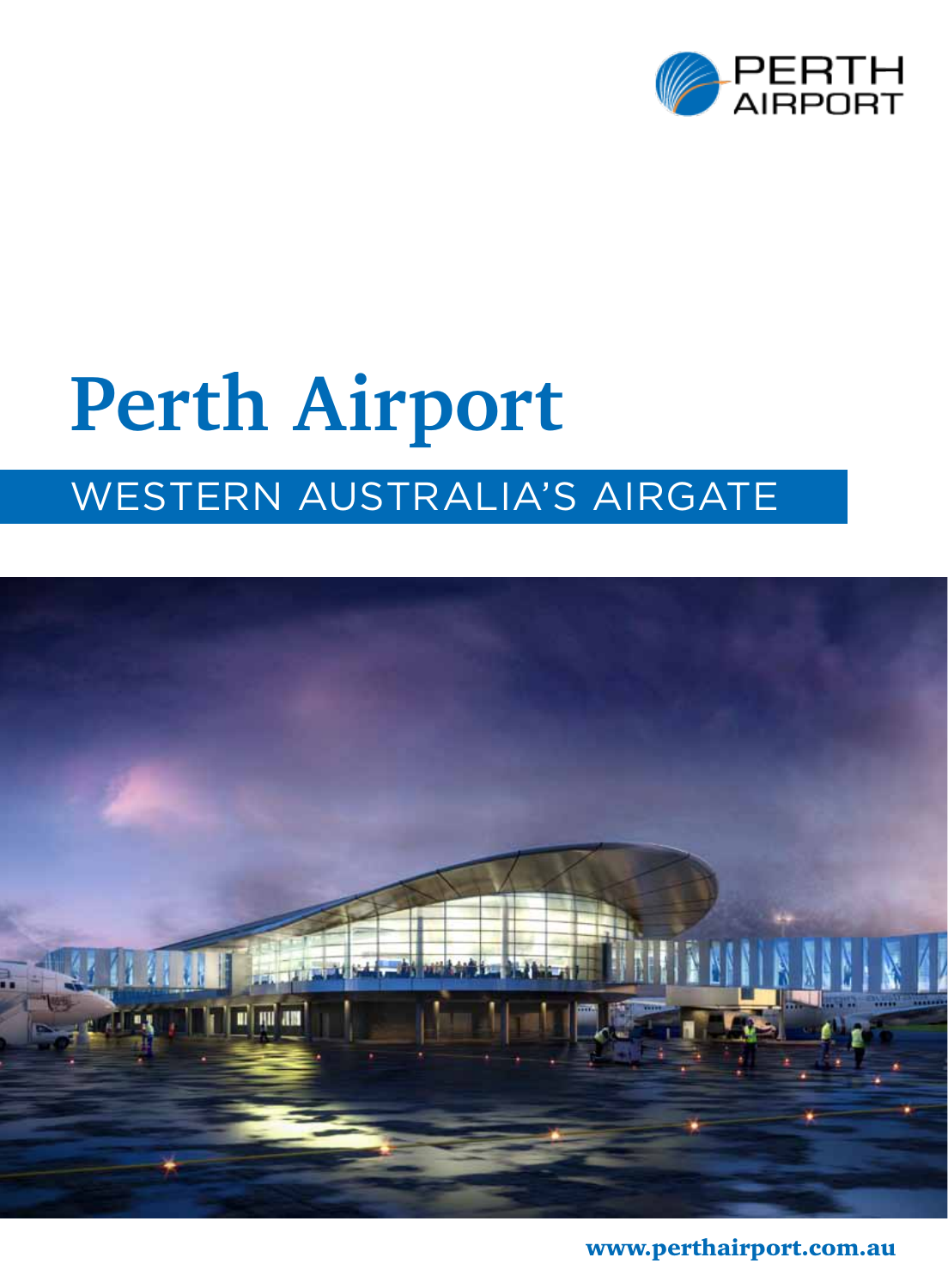*Perth Airport is the hub for Western Australia's domestic traffic, its channel to Asia, Europe and beyond, and definitely the entrepôt for all of its trade: it is expanding to meet these challenges and to cope with future population growth*

WORDS BY **John O'Hanlon RESEARCH BY Stuart Platt** 





Perth Airport

# WESTERN AUSTRALIA'S AIRGATE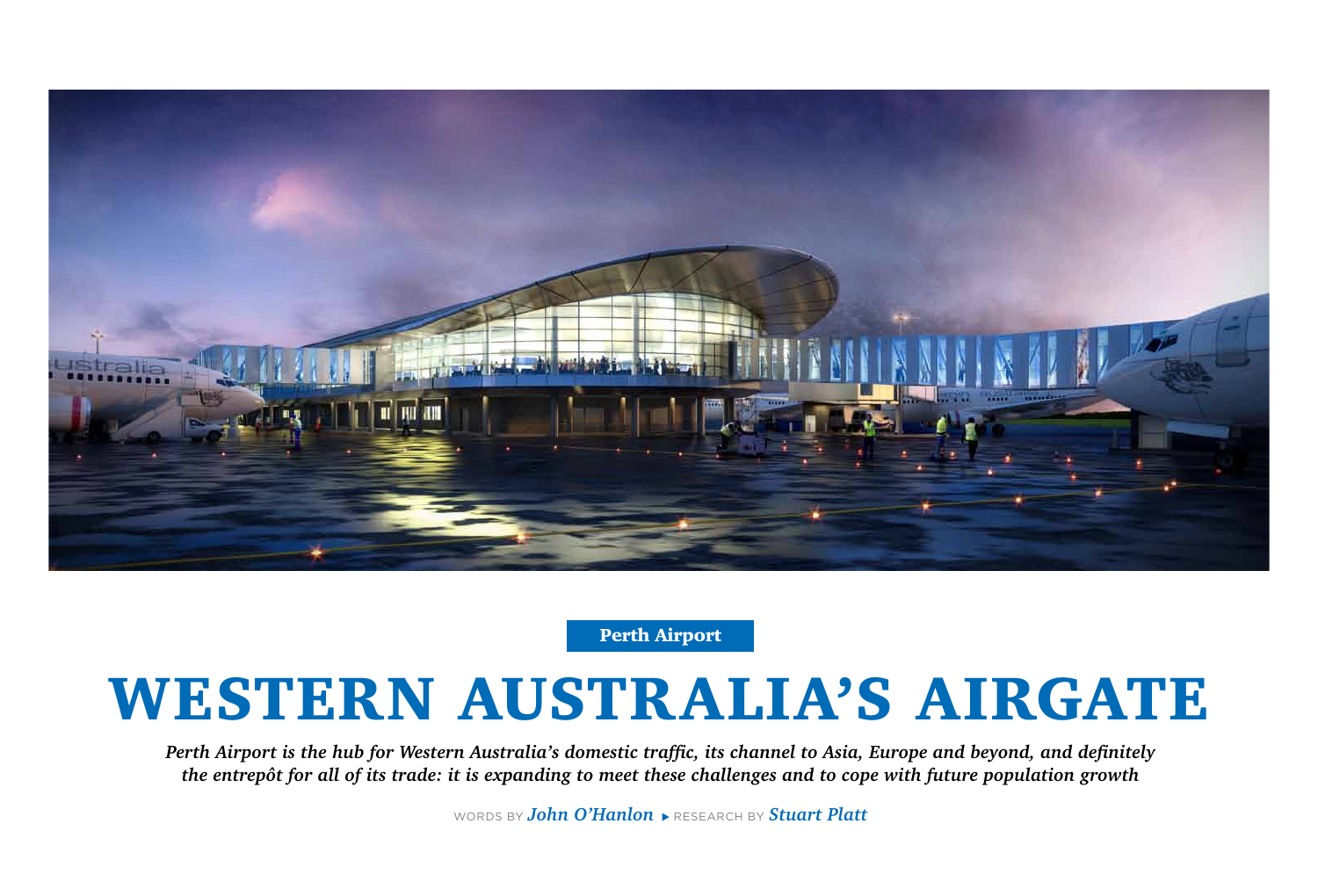hen in 2012 we last visited Perth Airport in these pages Brad Geatches, Perth Airport's CEO, had already overseen a period of unprecedented growth as Perth became established as the capital of Australia's fastest growing state. Currently with a population of around two million souls, based on current trends, Perth's population will grow the fastest of any Australian city and overtake Brisbane in about 15 years' time when they both reach three million people. According to the Australian Bureau of Statistics' mid-range W

growth projection, 5.5 million people will live in Perth by 2061, compared with Melbourne (8.6 million people), Sydney (8.5 million) and Brisbane (4.8 million). The city's infrastructure needs to prepare to meet these predictions, according to Committee for Perth CEO Marion Fulker: "This is a game changer. It means that we potentially have less than 40 years to more than double the number of houses, roads, public transport, hospitals, schools and services than have been built in the region over the past 185 years."



#### Perth Airport

and immigration data to March 2014 indicates growth of 10.9 percent in Australian outbound travel in the last financial year.

Ultimately, Perth Airport's vision is to consolidate all commercial air services to one precinct, near the current International Terminal (T1), which will ensure greater convenience for customers. Competition to Europe will intensify further when the rapidly growing Middle Eastern carrier Etihad Airways begins daily flights to Perth in July 2014. However a big advantage Perth has

The airport will be crucial in supporting this level of expansion. In the 2012/13 financial year, Perth Airport recorded 9.9 million domestic passengers and 3.7 million international travellers through its terminals, an overall increase of 8.2 percent on the previous year. Traditionally the European routes have been a mainstay of traffic into Perth and there has been growth here with UK inbound traffic up by 6.7 percent and strong growth in Italian, French and German visitors. All in all, international traffic is still growing,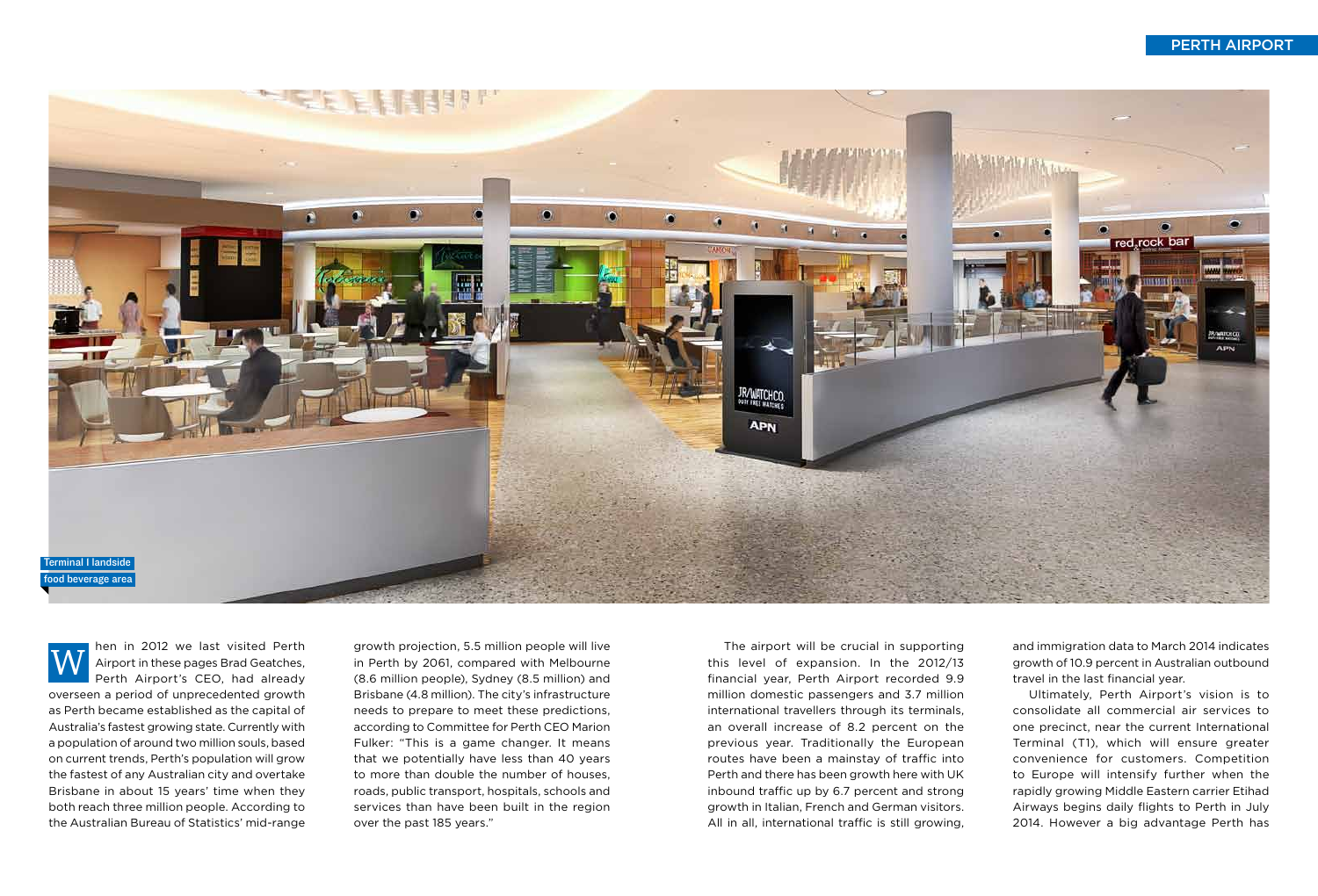## Leaders in Airports





Throughout Australia, New Zealand and the South Pacific, Fulton Hogan is the market leader in providing airport operators with pavement solutions for runways, taxiways, aprons and other airport surfaces.

Our extensive experience, from major international airports to remote air strips, recognises our technical knowledge of heavy-duty pavement construction, combined with our know-how in managing complex civil projects.

## Contact us:

Phone: +61 3 9340 6200 Email: airports@fultonhogan.com.au

**www.fultonhogan.com/airports**

Perth Airport

lies in its close proximity to South-east Asia, with destinations such as Indonesia and Singapore popular with Perth residents. "The entry of SCOOT, the Singapore-based lowcost long-haul airline, into the Perth market in December 2013 has boosted competition in the market," says Geatches. "Low cost carriers now account for over 30 percent of international seats and passengers now have the choice of up to ten different carriers for access into South-east Asia." However, he adds, growth in the domestic market driven by the mining sector has slowed considerably since we last spoke, as many projects have moved from the construction to the production phase and consequently

### *"The entry of SCOOT into the Perth market in December 2013 has boosted competition in the market"*

for the time being fewer personnel are being shuttled inland to the mines.

Perth Airport is much more than just a runway and some terminals though. Covering more than 2,100 hectares, approximately 53 percent of the land is used for aviation. A third is used for non-aeronautical property development as it is a critical commercial land supply for the city of Perth and a natural home for transport/logistics companies and many of the service companies that work in the resource sector; and the remainder is set aside for permanent conservation of fauna and heritage sites. Additionally, it is well connected by road with the port of Fremantle, and is close to the main rail freight hub. Nevertheless in

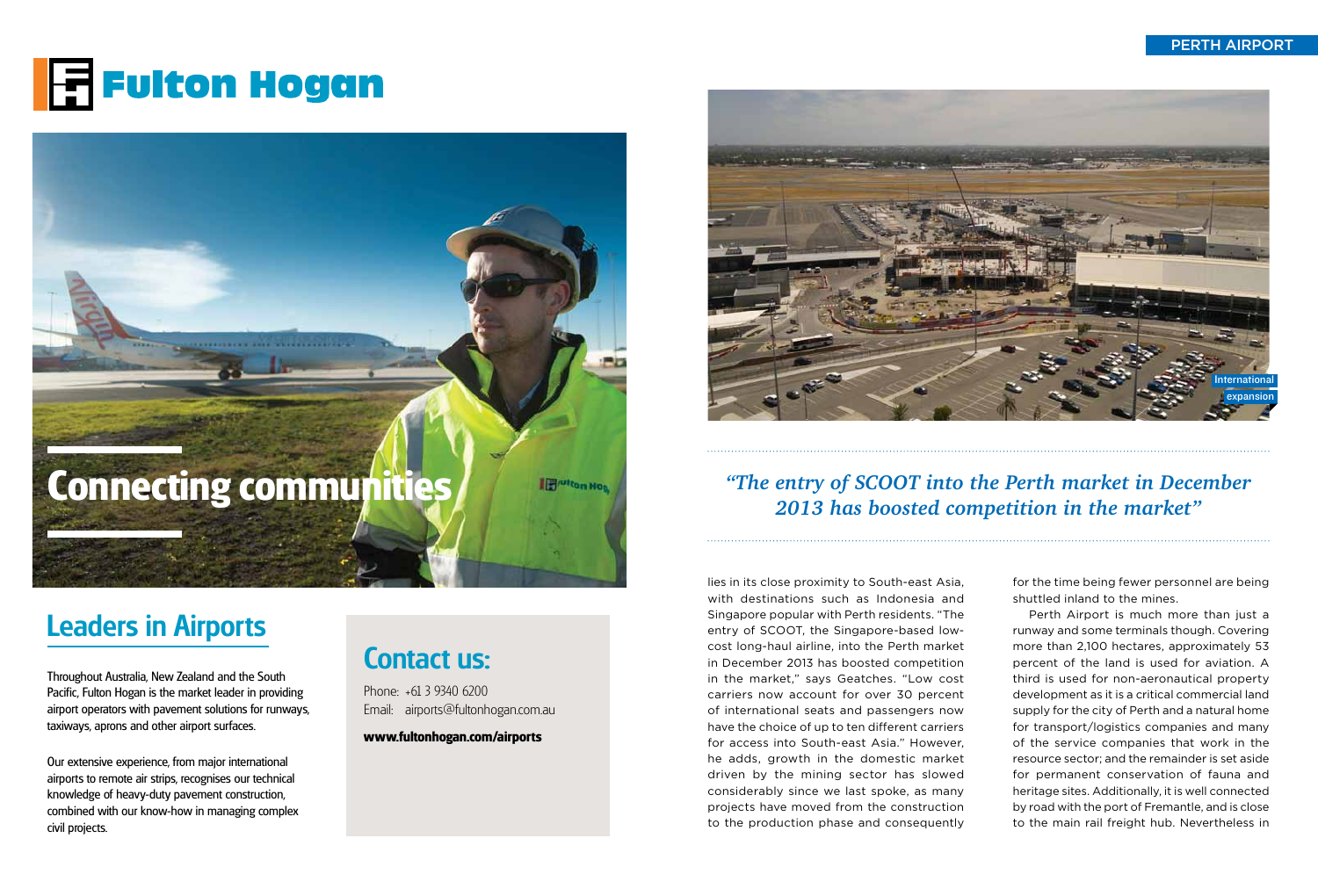Brierty has been working with Perth Airport since 2007, delivering a significant number of operationally critical projects. Brierty have delivered key facilities in time for peak holiday periods minimising public and stakeholder disruption. Brierty understand the operational environment and has the capability to find solutions aligned with Perth Airport's objectives.

www.brierty.com.au



#### **BRIERTY**

2011 Perth Airport commenced an extensive, privately funded \$750 million redevelopment programme. "Our programme has gained significant momentum, with construction well advanced in and around all of the terminal buildings – and indeed right across the airfield," Geatches says.

**BULGARY TECHNOLOGY BEWeekly** Because a month is a long time to wait... Your weekly digest of business news and views

The first component of the redevelopment – the new Domestic Terminal 2 (T2) – was completed in less than 18 months and opened to the public on 2 March 2013. The design and construction of T2 was driven largely by the resource sector's fly-in, fly-out (FIFO) workforce deployment model, and represents a major step forward in meeting the requirements of the resource sector, which remains a major customer. "We have a significant departure peak in the morning," says Geatches. "We are just one element of a very substantial logistics chain for the mining companies," he stresses. The location of T2 next to the current International Terminal (T1) has improved the travel experience for these workers, and other passengers from regional Western Australia, as they are now able to connect through to international services in one convenient location. T2 includes some innovative environmental features such as rainwater harvesting and re-use for toilets and gardens, with 2000 cubic metres of underground storage capacity; underground ducting of ventilation for air-conditioning to reduce energy use; and a sophisticated building management system to reduce energy consumption during operations. There is also a co-generation plant that uses its heat to power the air-conditioning for both terminals, which is expected to reduce greenhouse gas emissions by up to 55 percent.

The second major project is the \$80 million expansion of the international arrivals area and includes extending T1 by 60 metres to the east, effectively doubling the size of the existing arrivals area. The first phase was completed in November 2013 when the new immigration arrivals area was relocated into an

www.bus-ex.com

## Proud to deliver for Perth Airport



**BRIERTY**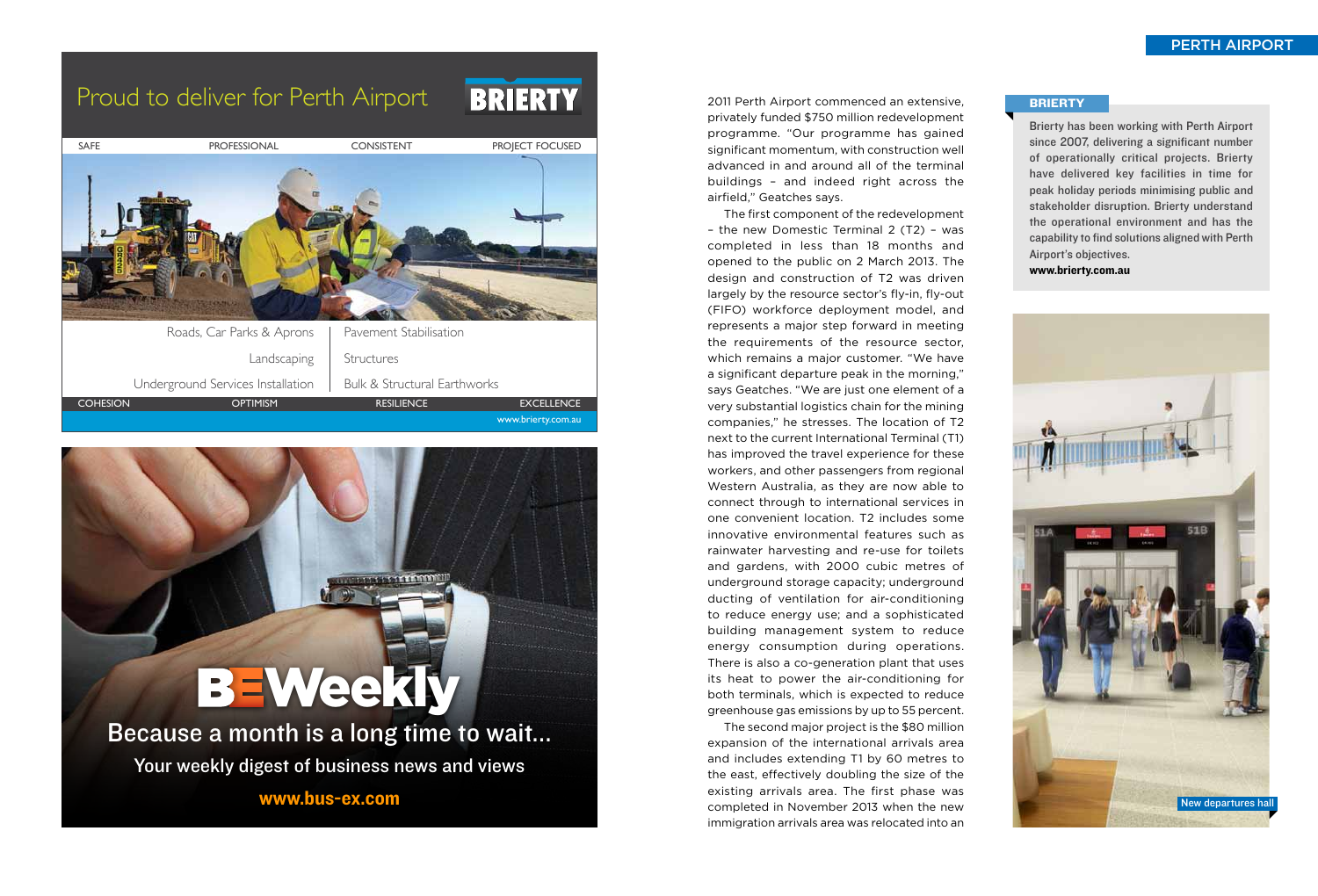extensive area, more than double the size of the previous immigration area, next to a new inbound walk-through J R / Duty Free store. This first phase also included the completion of new offices on level 1 for Customs and Border Protection and the Department of Immigration and, on the ground floor, new toilets, car rental booths and a quiet/prayer room. Work is now well underway on the ground floor to double the size of the baggage reclaim and quarantine areas, with the first of three double loop baggage belts now in operation. The international departures area is changing too. With 16 additional check-in counters, four aerobridges, a new split level departures lounge and two A380-capable aircraft gates, the first of which became operational in December 2013, the departures

This work represents a unique partnership of private and public sector organisations working together to a common vision. That is why, says Brad Geatches, Perth Airport invests heavily in the health and well-being of its staff. " This was recently recognised when we were acknowledged as one of the top 10 best performing companies in Western Australia for Corporate Wellness by HBF (a leading private health fund). We implemented a Wellness Program offering a range of opportunities that promote a healthy lifestyle including on-site therapeutic massages, reflexology, skin checks, nutrition and fitness sessions. The results have been very positive with less absenteeism, better productivity and greater retention of staff." Of course professional training is a high priority too. Team members are encouraged to undertake tertiary studies through the Study Assistance Program, and in partnership with the Central Institute of Technology, they are also offered a Recognition of Prior Learning ( R P L) program to help them achieve formal qualifications.  $B$ 

experience will be transformed. The third major project – the \$190 million Domestic Pier and \$145 million expansion of the international departures area – is also going well. This work represents the largest and most complex project in this current phase of redevelopment. When completed, the contemporary designed pier will become home to Virgin Australia's domestic services and offer 12 aerobridge gates, 14 check-in counters, new check-in and bag-drop technology, a large domestic passenger security screening zone, a premium guest lounge for Virgin Australia, a central retail and dining area with an impressive range of outlets, a large baggage reclaim area and additional retail outlets near the front of the terminal. Energy-saving aspects of this project include external shading panels and skylights,



energy efficient lighting, temperature control measures in intermittently occupied spaces, travelators and escalators activated by motion sensors, and automatic water efficient fixtures in all restrooms.



 +61 8 9478 8888  $\boxtimes$  info@perthairport.com.au **www.perthairport.com.au**

#### Perth Air port

### *"We were acknowledged as one of the top 10 best performing companies in Western Australia for Corporate Wellness"*